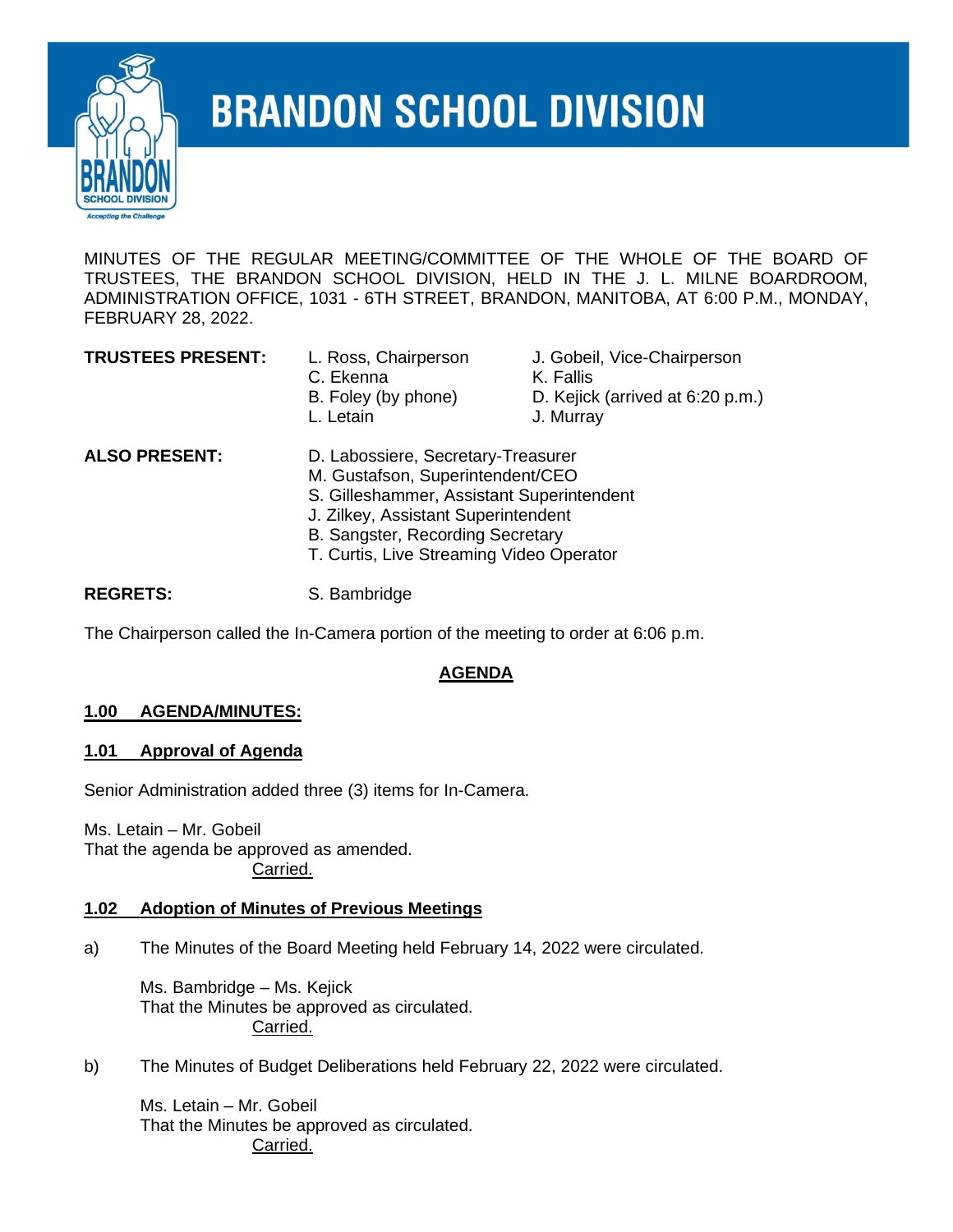# Ms. Fallis – Ms. Letain

That the Board do now resolve into Committee of the Whole In-Camera. (6:07 p.m.) Carried.

# **2.00 IN CAMERA DISCUSSION (COMMITTEE OF THE WHOLE):**

# **2.01 Student Issues**

# **- Reports**

- a) Mr. Mathew Gustafson, Superintendent/CEO, provided information on a Student Matter and answered Trustee questions.
- b) The Superintendent/CEO provided information on a Student Matter.

# **- Trustee Inquiries**

# **2.02 Personnel Matters**

- **- Reports**
- a) Staffing Activity Report was presented.

# **- Trustee Inquiries**

# **2.03 Property Matters/Tenders**

**- Reports**

# **- Trustee Inquiries**

# **2.04 Board Operations**

#### **- Reports**

a) The Superintendent/CEO, provided information on a Board Operations Matter and received direction from the Board.

#### **- Trustee Inquiries**

Mr. Gobeil – Ms. Kejick

That the Committee of the Whole In-Camera do now resolve into Board. (6:54 p.m.) Carried.

The Chairperson called the Public portion of the meeting to order at 7: 04 p.m. with a traditional heritage acknowledgement.

With agreement from the Board, Trustee Ross added another land acknowledgement: *"We acknowledge that the land of the Ukraine, belongs to the Ukraine"*

# **3.00 PRESENTATIONS AND COMMUNICATIONS:**

# **3.01 Presentations For Information**

Trustee Ross reviewed the 2022-2023 Budget Presentation.

The following individuals made presentations regarding the proposed 2022-2023 Budget:

1. Jamie Rose, President, CUPE Local 737 – regarding Support Staff Professional Development and the Augmentative Communication Educational Assistant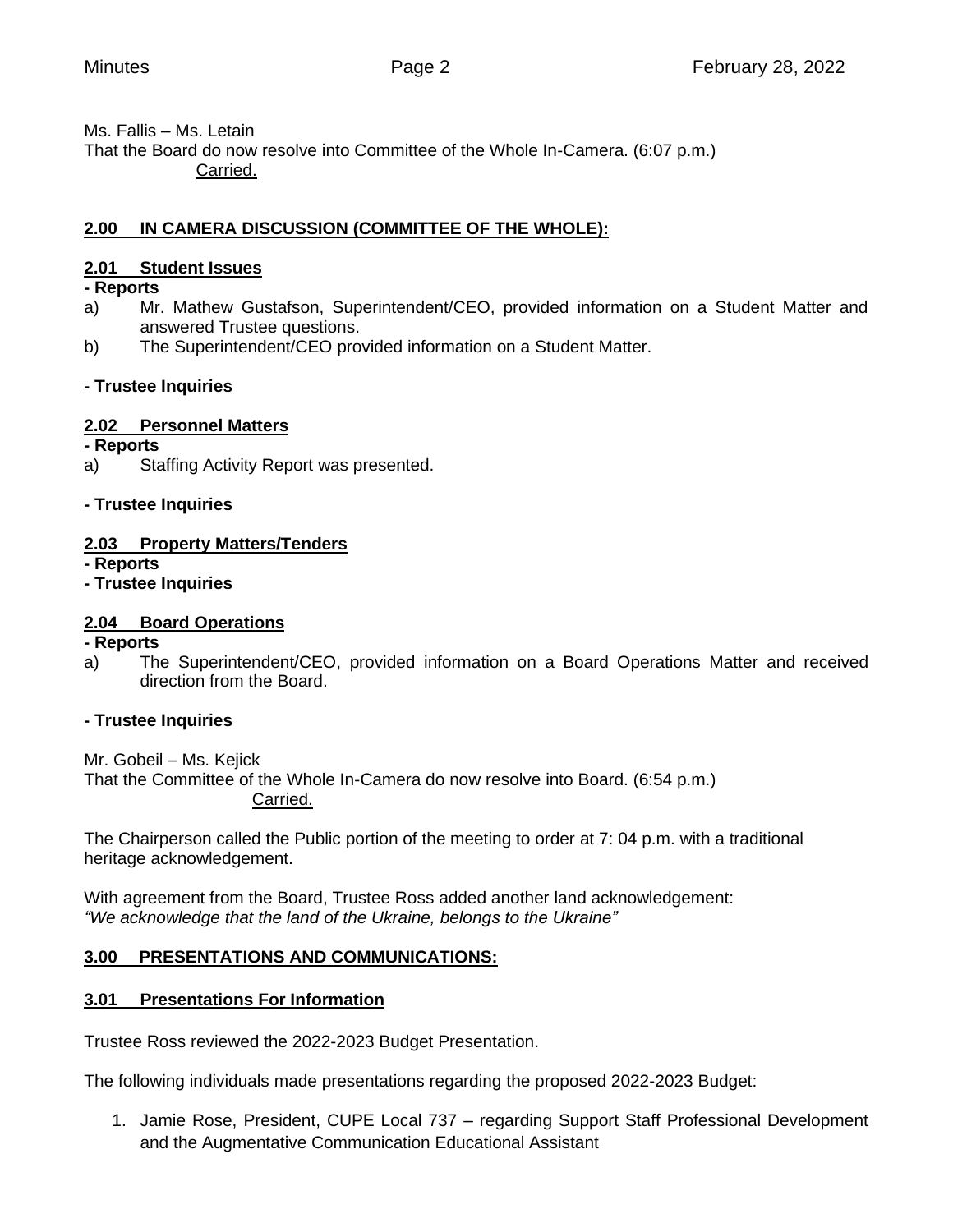- 2. Glenda Zelmer, Teacher/Counsellor, Crocus Plains Regional Secondary School regarding the Health Care Aide Program
- 3. Tanya LaBuick, Brandon Chamber of Commerce Budget Submission Brief
- 4. Cale Dunbar President, Brandon Teachers' Association regarding overall staffing reductions
- 5. Kelly Fuhr EAL Teacher, Welcome Centre Spoke on her role at the Welcome Centre
- 6. Donna Wilson Speech Language Pathologist regarding the role of Speech Language Pathologists and the Augmentative Communication Educational Assistant position
- 7. Michelle Carlson Parent regarding the Health Care Aide Program and Specialist positions
- 8. Kim Longstreet regarding the Brandon Community Drug and Alcohol Education Coalition Coordinator position

The following individuals sent emails that were read following the in-person presentations:

- Julie Fraser Health Care Aide Program
- Lili Jardine Youth Revolution Program Coordinator
- Solange Machado Brandon Community Drug and Alcohol Education Coalition and Youth Revolution Program Coordinator
- Vanda Mitri Brandon Community Drug and Alcohol Education Coalition Coordinator; Reading Recovery
- Rhonda Wlock Health Care Aide Program
- Jill Brown Health Care Aide Program

Trustees thanked all those who presented and sent emails regarding the 2022-2023 Budget.

# **3.02 Communications For Information**

# **3.03 Communications For Action**

# **4.00 REPORT OF SENIOR ADMINISTRATION**

Mr. Mathew Gustafson, Superintendent/CEO, provided highlights on the following items from the February 28, 2022 Report of Senior Administration:

# A) Administrative Information

- ➢ Celebrations:
	- Anishinaabe Language Project
	- Manitoba Education and Early Childhood Learning 2021-2022 Teachers' Idea Fund
	- Valentine Pet Cards
- ➢ Information Items:
	- Correspondence from Manitoba Education and Early Childhood Learning
		- Program for International Student Assessment (PISA) 2022
		- 2021-2022 Skills Strategy Equipment Enhancement Fund (SSEEF) Grant
		- 2021-2022 French Second Language Revitalization Program
		- Fair Use / Fair Dealing Week
- ➢ Presentations:
	- Attendance Monitoring and COVID-19 Case Prevalence S. Gilleshammer
- B) Business Arising for Board Action
	- ➢ Information for Discussion and Correspondence: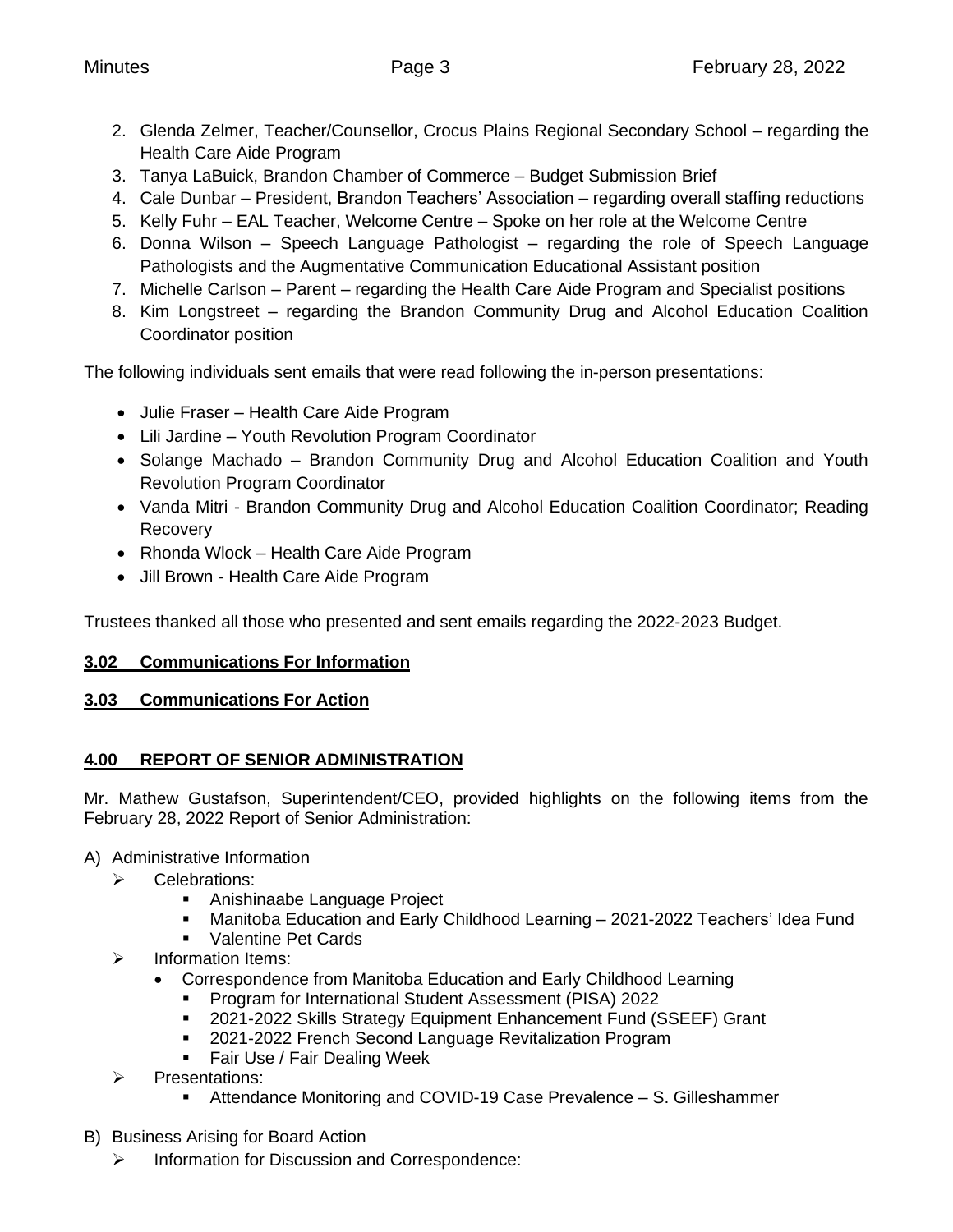- COLA Rate Adjustments to Collective Bargaining Agreements D. Labossiere
- The Manitoba Public School Employees Dental and Extended Health Plan Benefits D. Labossiere

Mr. Gobeil – Ms. Letain

That the February 28, 2022 Report of Senior Administration be received and filed. Carried.

# **5.00 GOVERNANCE MATTERS**

#### **5.01 Reports of Committees**

a) Education and Community Relations Committee Meeting The written report of the Education and Community Relations Committee meeting held on February 14, 2022 was circulated.

Mr. Ekenna – Mr. Gobeil That the Report be received and filed. Carried.

b) Finance and Facilities Committee Meeting The written report of the Finance and Facilities Committee meeting held on February 14, 2022 was circulated.

Ms. Fallis – Mr. Murray That the Report be received and filed. Carried.

#### **5.02 Delegations and Petitions**

- **5.03 Business Arising**
- **- From Previous Delegation**
- **- From Board Agenda**

#### **- MSBA Matters**

a) e-bulletin – February 23, 2022

#### **5.04 Public Inquiries (max. 15 minutes)**

#### **5.05 Motions**

08/2022 Ms. Fallis – Ms. Letain

That the Auditor's Engagement Letters regarding the Audit for the fiscal year ended June 30, 2022, between the Brandon School Division and BDO Canada LLP, Chartered Accountants, be approved and that the Secretary-Treasurer be authorized to affix their signature thereto. Carried.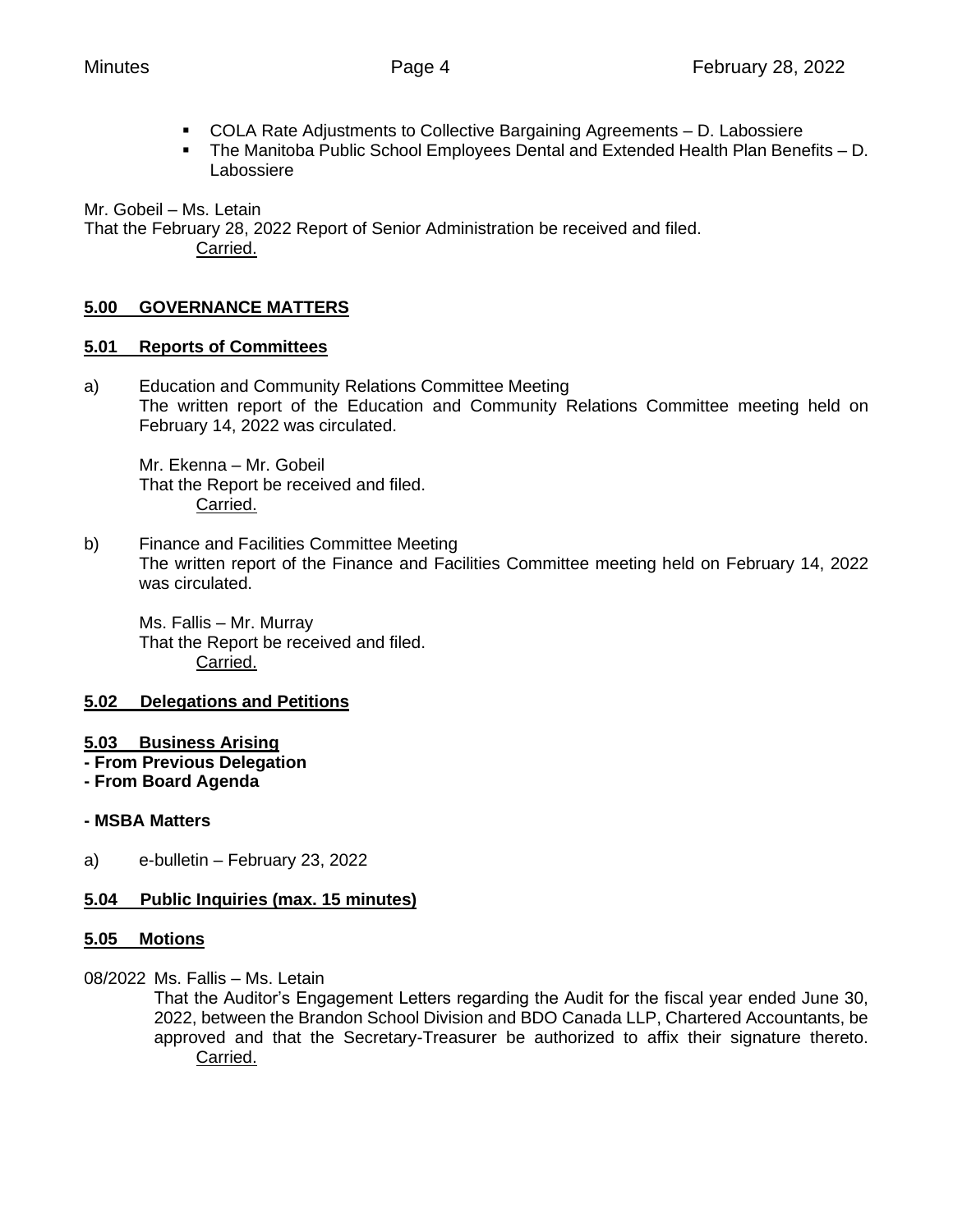09/2022 Ms. Letain – Mr. Gobeil

That the Letter of Agreement (LOA) between The Brandon School Division and CUPE Local 737, with respect to COLA Rate Adjustments being established at 3.3% for the 2021-2022 School year, be approved, and that the Chairperson and Secretary-Treasurer be and are hereby authorized to affix their signatures thereto.

Carried.

# 10/2022 Mr. Ekenna – Ms. Letain

That the Appendix A – Rate Adjustments between The Brandon School Division and The Brandon Teachers' Association, with respect to COLA being established at 3.3% for the 2021- 2022 School year, be approved, and that the Chairperson and Secretary-Treasurer be and are hereby authorized to affix their signatures thereto.

Carried.

11/2022 Mr. Murray – Ms. Kejick

That the Collateral Agreement and the Letter of Agreement between The Brandon Teachers' Association and The Brandon School Division with respect to the Extended Health and Dental Plan premiums for the 2021-2022 school year be approved; and the Chairperson and Secretary-Treasurer be authorized to sign same.

Carried.

# **Late Motion:**

12/2022 Mr. Gobeil – Ms. Kejick

That the low tender from Brandon Heating and Plumbing (1998) Ltd. in the amount of \$1,323,176.68 (excluding GST) for the Earl Oxford School Boiler Replacement project be accepted.

Carried.

- **5.06 Bylaws**
- **5.07 Giving of Notice**
- **5.08 Trustee Inquiries**

#### **6.00 ANNOUNCEMENTS**

- a) NEXT REGULAR BOARD MEETING/COMMITTEE OF THE WHOLE 7:30 p.m. (public), Monday, March 14, 2022, Boardroom.
- b) Upcoming Budget Date
	- Final Budget Approval 7:00 p.m., Monday, March 7, 2022, Boardroom.

# **Due to COVID-19:**

• Brandon School Division Board Meetings take place in person and allow public attendance, however, to accommodate space limitations and physical distancing, we ask that those wishing to attend pre-register with Bernadene Sangster, Executive Assistant, at [sangster.bernadene@bsd.ca,](mailto:sangster.bernadene@bsd.ca) or (204) 729-3114 by 4:00 p.m. the Friday prior to the Board meeting.